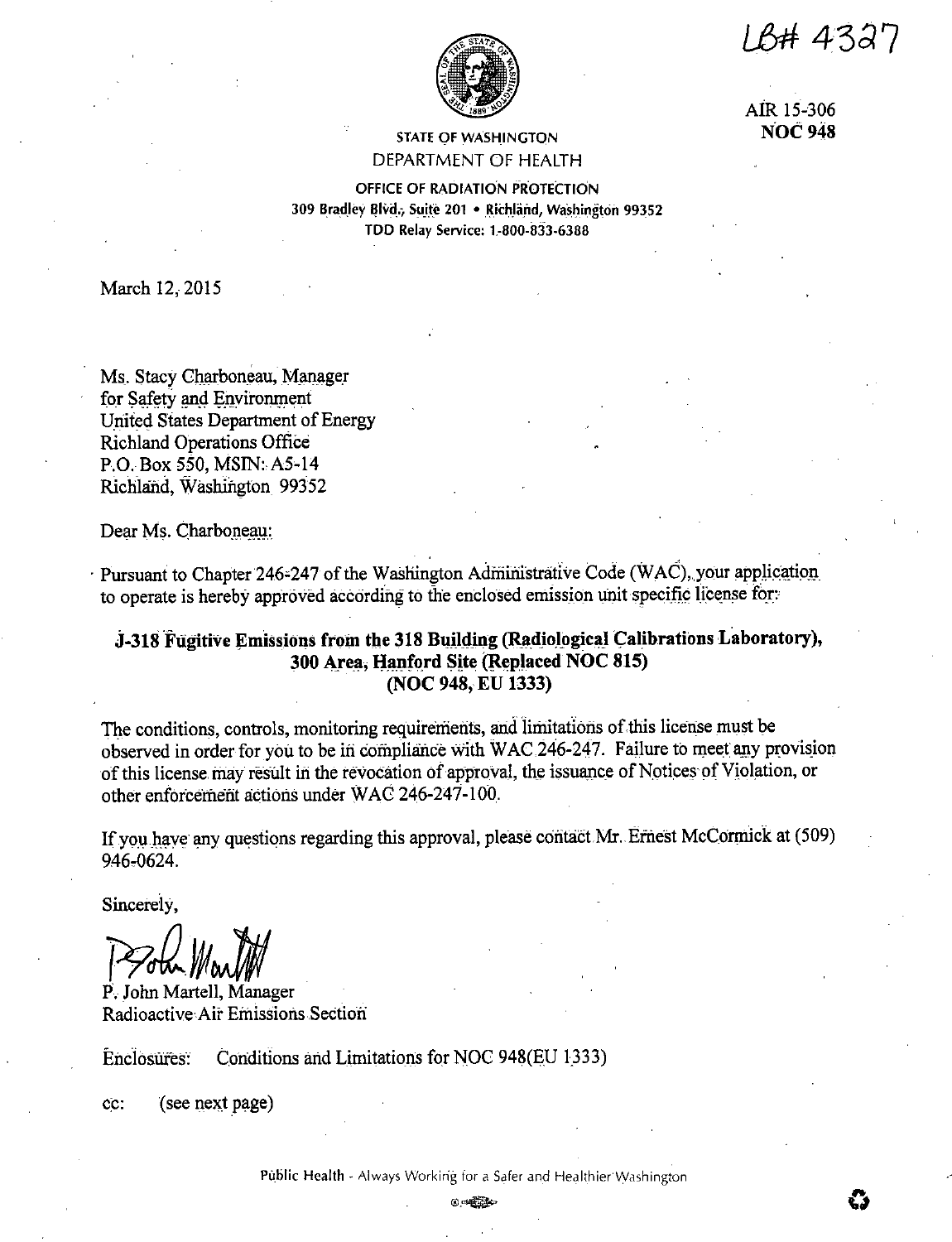Ms. Stacy Charboneau March  $12, 2015$ <br>Page 2 of 2

cc: Ruth Allen, WRPS Matthew Barnett, PNNL Lucinda Borneman, WRPS Lee Bostic, BNI Cliff Clark, USDOE-RL Jack Donnelly, WRPS Rick Engelmann, CHPRC Dennis Faulk, EPA Gary Fritz, MSA Phil Gent, Ecology Dale Jackson, USDOE-RL Reed Kaldor, MSA Paul Karschnia, CHPRC Ed MacAlister, USDOE-RL Ernest.McCormick, WDOH Valarie Peery, Ecoiogy John Schmidt, WDOH Maria Skorska, Ecology Jeff Voogd, WRPS Joan Woolard, MSA Davis Zhen, EPA Environmental Portal

RAES Tracking: Line# 1026; Follow-up to LB# 4276; NOC 948; EU 1333

*I*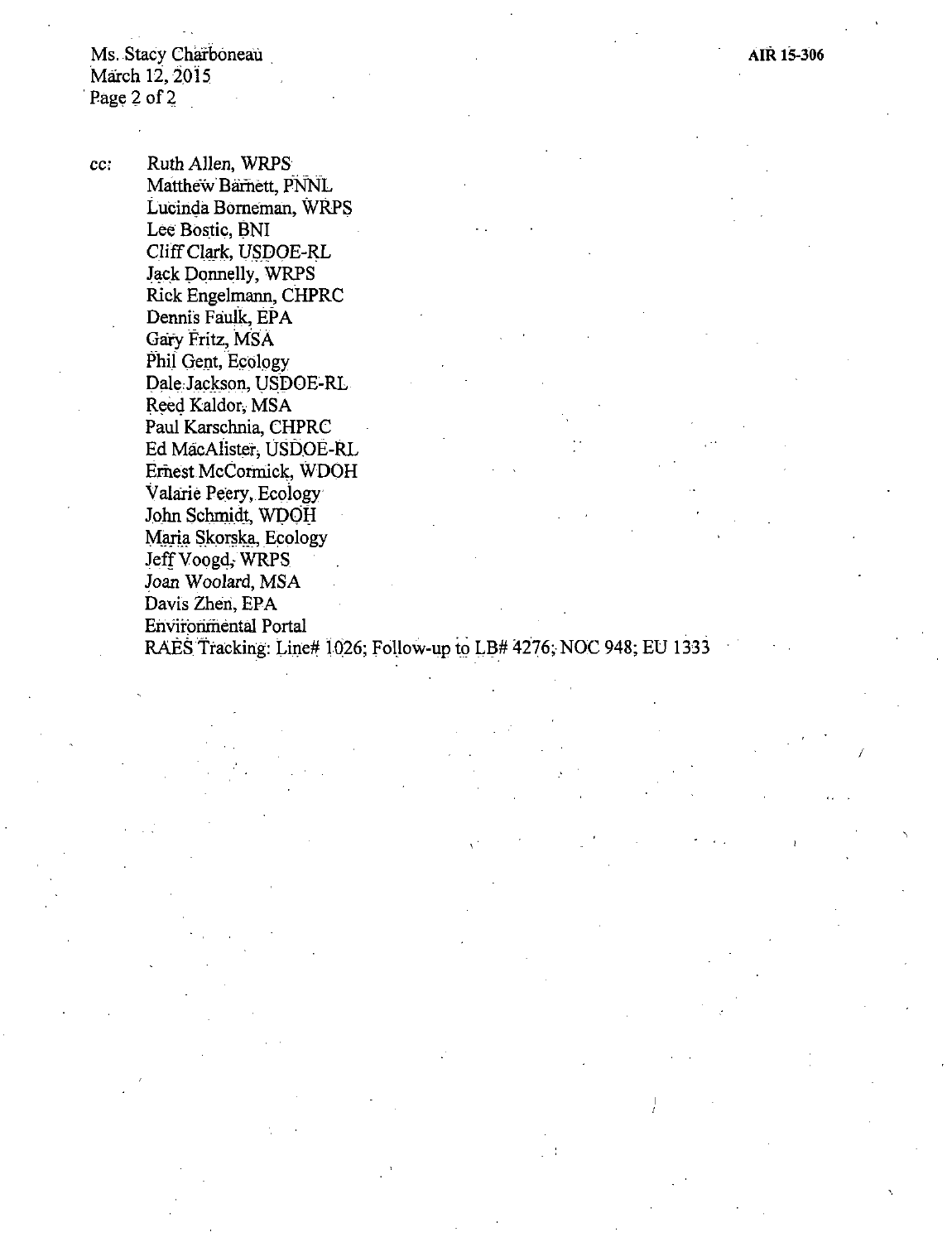| <b>Emission Unit ID: 1333</b>    |                                                                                                                                |                            |    |                               |
|----------------------------------|--------------------------------------------------------------------------------------------------------------------------------|----------------------------|----|-------------------------------|
| 300                              | $\sim 100$                                                                                                                     |                            |    |                               |
| 318 Building                     | This is a MINOR, FUGITIVE, non-point source emission unit.                                                                     |                            |    |                               |
| 300 Diffuse/Fugitive Emissions   |                                                                                                                                |                            |    |                               |
| <b>Emission Unit Information</b> |                                                                                                                                |                            |    |                               |
| Stack Height: ft.                | m.                                                                                                                             | Stack Diameter ft.         | m. |                               |
|                                  | Average Stack Effluent Temperature: degrees Fahrenheit. degrees Celsius.                                                       |                            |    |                               |
| <b>Abatement Technology</b>      | Average Stack ExhaustVelocity: ft/second.<br>m/second.<br>ALARCT<br>state only enforceable: WAC 246-247-010(4), 040(5), 060(5) | WAC 246-247-040(3), 040(4) |    |                               |
| Zone or Area                     | <b>Abatement Technology</b>                                                                                                    | <b>Required # of Units</b> |    | <b>Additional Description</b> |

### **Monitoring Requirements**

state enforceable: WAC 246-247-040(5), 060(5), and federally enforceable: 40 CFR 61 subpart H

| <b>Federal and State</b>                                       | <b>Monitoring and Testing</b> | <b>Radionuclides Requiring</b>                     | Sampling         |
|----------------------------------------------------------------|-------------------------------|----------------------------------------------------|------------------|
| Regulatory                                                     | Requirements                  | Measurement                                        | <b>Frequency</b> |
| <b><i><u><u>A</u></u></i></b> <i>A A</i><br>WAC 246-247-075[3] | Tracking system               | As listed in condition 3 of this<br>emission unit. | Tracking system. |

Sampling Requirements Radionuclide emissions will be determined using 40 CFR 61 Appendix D calculations in lieu of monitoring. **Additional Requirements** 

Additional monitoring or sampling requirements established by this License will be listed in the Conditions and Limitations section, if applicable.

#### **Operational Status**

#### This Emission Unit has 1 active Notice(s) of Construction.

| <b>Project Title</b>                                                      | Approval # | Date Approved NOC_ID |     |
|---------------------------------------------------------------------------|------------|----------------------|-----|
| J-318 Fugitive Emissions from the 318 Building (Radiological Calibrations | AIR 15-306 | 3/12/2015            | 948 |
| Laboratory), 300 Area, Hanford Site (Replaced NOC 815)                    |            |                      |     |

## Conditions (state only enforceable: WAC 246-247-040(5), 060(5) if not specified)

- The total abated emission limit for this Notice of Construction is limited to 6.80E-04 mrem/year to the  $1)$ Maximally Exposed Individual (WAC 246-247-040(5)).
- $2)$ This approval applies to those additional activities described below. No additional activities or variations on the approved activities that constitute a "modification" to the emission unit, as defined in WAC 246-247-030(16), may be conducted.

The 318 Building provides technical services in internal dosimetry, external dosimetry, instrument calibration, repair, and materials testing for protecting the health of workers and the public, and providing liability protection for government and industrial customers. Additionally, workplace measurements are applied to research and development (R&D) activities to better understand and determine occupational exposures. Work activities may be performed "continuously" (i.e., year-round, normal-business, swing-shift, and night-shift hours).

In addition to the technical services, there is direct support for environment, health, safety and security systems. Product line R&D includes a strategic intent of assisting the government and individual customers to comply with exposure limits by providing accurate information about the level of exposure and dose to the workers from chemical and radioactive agents. The 318 Building also supports national nuclear security activities; it also stages and maintains equipment and performs team training for radiological assistance and response to radiological incidents.

Page 1 of 5 for EU\_ID 1333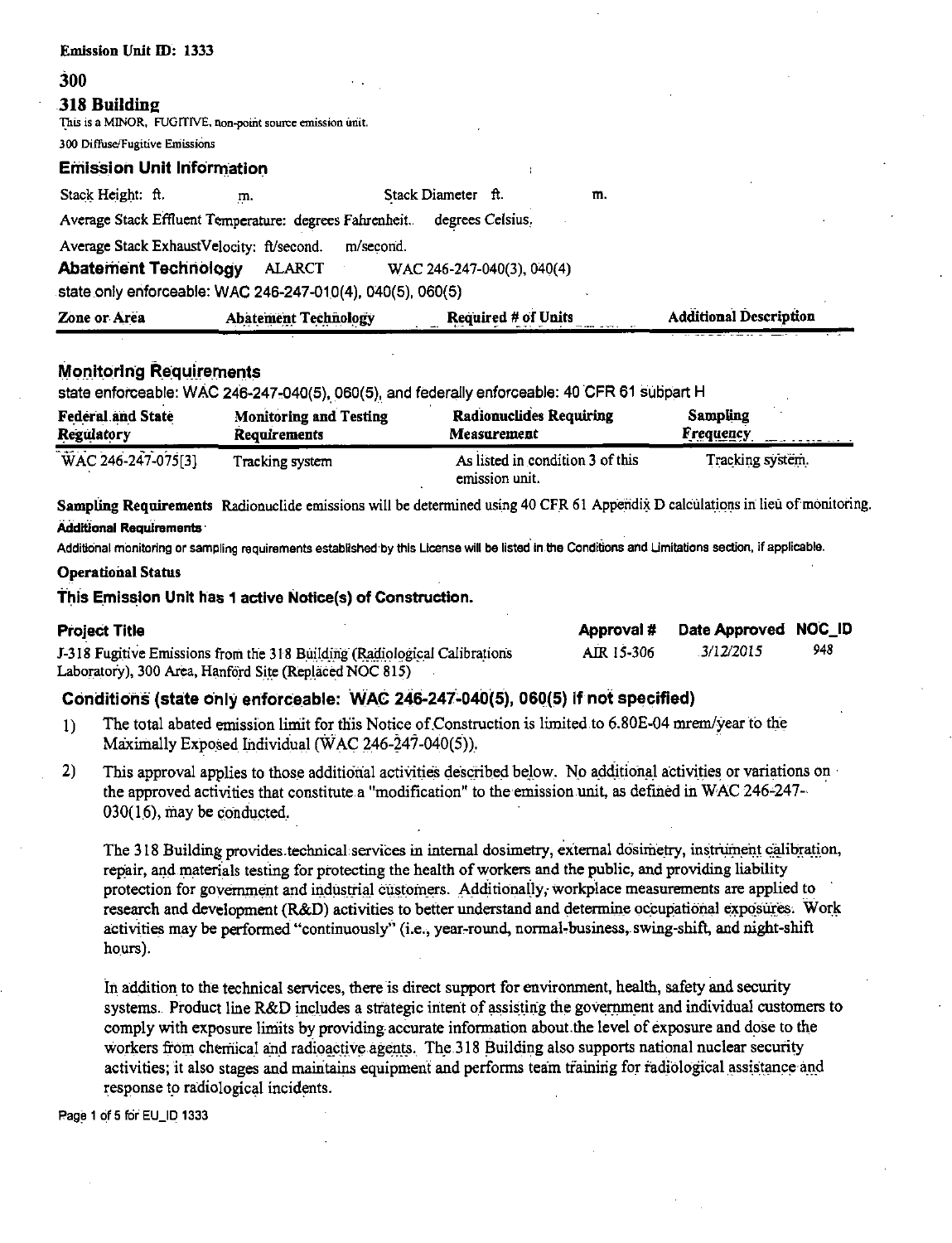The laboratory activities conducted in the 318 Building include:

- Basic and applied research in the areas of environmental health and sustainability.
- Developing methods for radioactive material sampling collection and analysis techniques.  $\bullet$  .
- Developing methods to detect nuclear proliferation materials.
- Instrument testing with dispersible short-lived medical isotopes.
- Laboratory setup projects.  $\bullet$  .
- Provide technical services in dosimetry and instrumentation (e.g., calibrations, and ANSI N42 equipment testing).
- Radiation testing on equipment and materials.  $\bullet$  .
- Research activities involving the use and creation of mixed activation products (MAPs) mixed fission products (MFPs), and naturally-occurring radioactive materials, actinides and standards.
- Research and laboratory activities that may include processes where the temperature may be equal to or  $\bullet$ exceed 100°C.
- $\bullet$  . Research capabilities to support determining occupational and environmental doses and exposures.
- Research capabilities to support the development of radiation detection and measuring instruments.  $\bullet$
- Support for national nuclear security and radiological assistance activities (e.g., equipment and sample  $\bullet$  . management, and training).
- 3) The PTE for this project as determined under WAC 246-247-030(21)(a-e) [as specified in the application] is 6.80E-04 mrem/year. Approved are the associated potential release rates (Curies/year) of:

| Alpha - 0               | Gas | WAC 246-247-030(21)(a)                                                                                                  |
|-------------------------|-----|-------------------------------------------------------------------------------------------------------------------------|
|                         |     | Contributes less than 0.1 mrem/yr to the MEI, and represents less than 10% of the unabated PTE and represents less than |
| 25% of the abated dose. |     |                                                                                                                         |

 $Beta - 0$ Gas WAC 246-247-030(21)(a) Contributes less than 0.1 mrem/yr to the MEI, and represents less than 10% of the unabated PTE and represents less than 25% of the abated dose.

The radioactive isotopes identified for this emission unit are (no quantities specified):

| Ac - 225      | Ac - 227                   | Ac - 228       | Ag - 108 m | $Ag - 108$      |
|---------------|----------------------------|----------------|------------|-----------------|
| Ag - 109 m    | Ag - 110 m                 | Ag - 110       | Ag - 111   | Ag - 112        |
| Al - 26       | AI - 28                    | Am - 240       | Am - 241   | Am - 242 m      |
| Am - 242      | $Am = 243$                 | Am - 245       | Am - 246   | Ar - 37         |
| Ar - 39       | Ar - 41                    | Ar - 42        | As - 74    | As - 76         |
| $As - 77$     | $-At - 217$                | Au - 193       | Au - 194   | Au - 195        |
| Au - 196      | Au - 198                   | Au - 198 m     | Au - 199   | <b>Ba</b> - 131 |
| Ba - 133      | $Ba = 133 \, m$            | $Ba - 137 \ m$ | Ba - 139   | Ba - 140        |
| Ba - 141      | Ba - 142                   | Ba - 143       | Be - 10    | Be - 7          |
| Bi - 207      | Bi - 208                   | Bi-210 m       | Bi - 210   | Bi - 211        |
| Bi - 212      | Bi - 213                   | Bi - 214       | Bk - 247   | Bk - 249        |
| Bk - 250      | Br - 82                    | $Br - 82 \ m$  | Br - 83    | Br - 84         |
| Br-84 m       | $Br - 85$                  | $C - 11$       | C - 14     | $C - 15$        |
| Ca - 41       | Ca - 45                    | $Ca - 47$      | Cd - 107   | $Cd - 109$      |
| Cd - 111<br>m | $Cd - 113$<br>m            | $Cd - 113$     | Cd-115 m   | Cd - 115        |
| $Cd - 117$    | $Cd - 117$<br>$\mathsf{m}$ | Ce - 139       | Ce - 141   | $Ce - 142$      |
| Ce - 143      | Ce - 144                   | Cf - 249       | $Cf - 250$ | $Cf - 251$      |
| $Cf - 252$    | $CI - 36$                  | Cm - 241       | Cm - 242   | $C_{11} - 243$  |
| $Cm - 244$    | Cm - 245                   | Cm - 246       | Cm - 247   | Cm - 248        |
|               |                            |                |            |                 |

Page 2 of 5 for EU\_ID 1333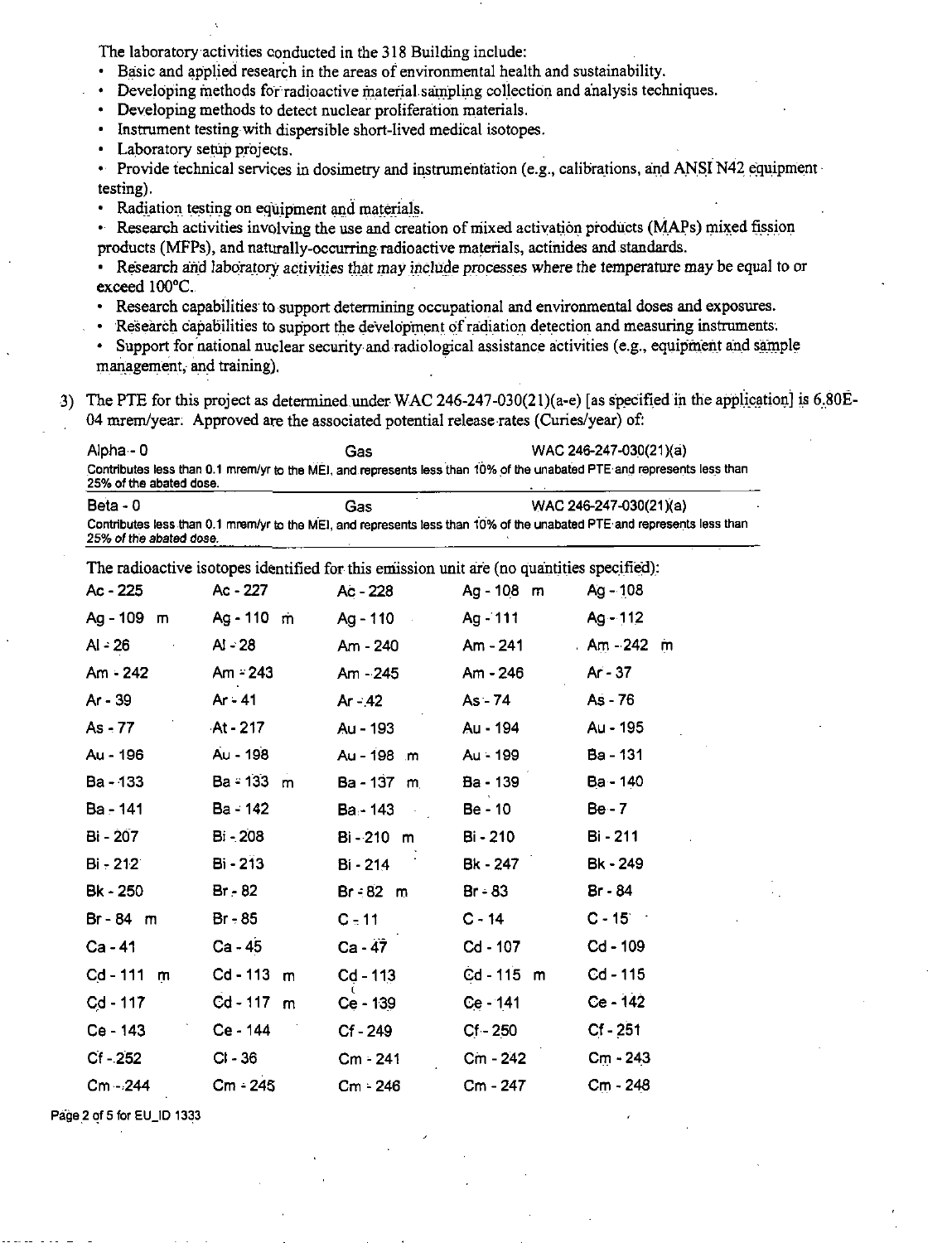| $C_{\rm m}$ - 250 | $Co - 56$    | $Co - 57$<br>$\sim$ | $Co - 58$                           | $Co - 60$                |
|-------------------|--------------|---------------------|-------------------------------------|--------------------------|
| $Co - 60$ m       | Cr - 49      | $Cr - 51$           | $Cr - 55$                           | Cs - 131                 |
| Cs - 132          | Cs - 134     | $Cs - 134$ m        | Cs - 135                            | Cs - 136                 |
| Cs - 137          | $Cs - 138$   | $Cs - 139$          | Cs - 140                            | $Cs - 141$               |
| Cu - 64           | $Cu - 66$    | Cu - 67             | Dy - 159                            | $Dy - 165$               |
| Dy - 169          | Er - 169     | $Er - 171$          | Es - 254                            | Eu - 150                 |
| Eu - 152          | Eu - 152 m   | Eu - 154            | Eu - 155                            | Eu - 156                 |
| $Eu - 157$        | $F - 18$     | $Fe - 55$           | $Fe - 59$                           | $Fr - 221$               |
| $Fr - 223$        | Ga - 67      | Ga - 68             | $Ga - 70^\circ$                     | Ga - 72                  |
| Gd - 148          | Gd - 149     | $Gd - 151$          | $Gd - 152$                          | $Gd - 153$               |
| Gd - 159          | Ge-68        | Ge - 71             | $Ge - 71$ m                         | Ge - 75                  |
| Ge - 77           | Ge-77 m      | $H - 3$             | $Hf - 175$                          | Hf-178 m                 |
| $Hf - 179$ m      | Hf - 181     | Hf - 182            | Hg - 203                            | $Ho - 163$               |
| Ho - 166          | Ho-166 m     | $I - 122$           | $I - 123$                           | $1 - 125$                |
| $1 - 126$         | I - 128      | I - 129             | $1 - 130$                           | <u>l</u> - 130<br>m      |
| $1 - 131$         | l - 132      | $1 - 132$ m         | $1 - 133$                           | $1 - 133$ m              |
| $1 - 134$         | $1 - 134$ m  | $1 - 135$           | In - 106                            | In - 111<br>$\epsilon$ . |
| $ln - 113$ m      | $ln = 114$ m | In - 114            | In - 115                            | $ln - 115$ m             |
| $ln - 116$        | $ln - 116$ m | $In - 117$          | $ln - 117$<br>m                     | Ir - 189                 |
| $Ir - 190$        | Ir - 192     | Ir - 194            | $K - 40$                            | $K - 42$                 |
| Kr - 81           | $Kr-81$ m    | Kr - 83<br>m        | Kr - 85                             | Kr-85 m                  |
| $Kr - 87$         | Kr - 88      | Kr - 89             | Kr - 90                             | La - 137                 |
| La - 138          | La - 140     | La - 141            | $La = 142$                          | $La - 14.4$              |
| Lu - 177          | Lu - 177 m   | Mg - 27             | Mg - 28                             | Mn - 52                  |
| Mn - 54           | Mn - 56      | Mo - 103            | Mo - 104                            | Mo - 105                 |
| Mo - 93           | Mo - 99      | N - 13              | Na - 22                             | Na - 24                  |
| Na - 24 m         | Nb - 100     | Nb - 101            | Nb - 103                            | Nb - 91                  |
| Nb - 91<br>m      | Nb - 92      | Nb-93 m             | Nb - 94                             | Nb - 95                  |
| Nb - 95<br>m      | Nb - 96      | Nb - 97             | $Nb - 97$ m                         | Nb - 98                  |
| Nd - 144          | Nd - 147     | $Ni - 56$           | Ni - 57                             | Ni - 59                  |
| Ni - 63           | Ni - 65      | Np - 235            | Np - 236                            | Np - 237                 |
| Np - 238          | Np - 239     | Np - 240            | $Np - 240$ m                        | $O - 15$                 |
| $O - 19$          | Os - 191     | P - 32              | $P - 33$                            | Pa - 231                 |
| Pa - 233          | Pa - 234     | Pa-234 m            | $Pb - 203$                          | Pb - 209                 |
| $Pb - 2.10$       | $Pb - 211$   | $Pb - 212$          | Pb - 214                            | Pd - 103                 |
| Pd - 107          | Pd - 109     | Pd - 112            | Pm - 143                            | Pm - 144                 |
| Pm - 145          | Pm - 146     | $Pm = 147$          | Pm-148 m<br>$\mathbf{r}_{\rm{max}}$ | Pm - 148                 |
| Pm - 149          | Pm - 151     | Po - 208            | Po - 209                            | Po-210                   |

Page 3 of 5 for EU\_ID 1333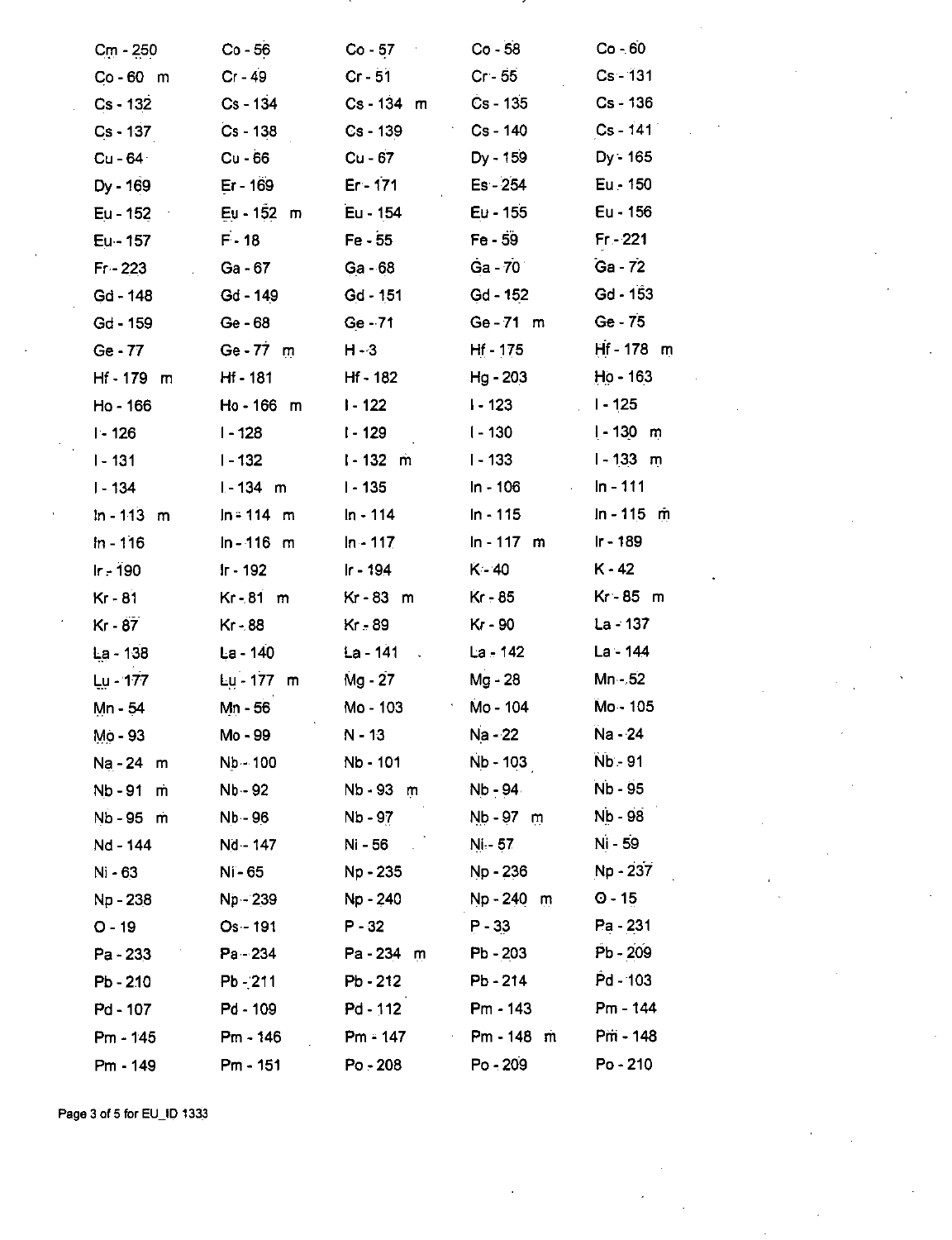| $Po - 211$   | $Po - 212$                  | $Po - 213$         | Po - 214                      | Po - 215     |
|--------------|-----------------------------|--------------------|-------------------------------|--------------|
| $Po - 216$   | $Po - 218$                  | Pr - 143           | Pr - 144                      | Pr - 144 m   |
| Pt - 191     | Pt - 192                    | Pt-193             | Pt - 193 m                    | Pt-195 m     |
| Pt - 197 m   | Pt - 197                    | Pt - 198           | Pt - 199                      | $Pt - 199$ m |
| Pu - 234     | Pu - 236                    | Pu - 237           | Pu - 238                      | Pu - 239     |
| Pu - 240     | Pu - 241                    | Pu - 242           | Pu - 243                      | Pu - 244     |
| Pu - 246     | Ra - 223                    | Ra - 224           | Ra - 225                      | Ra - 226     |
| Ra - 228     | Rb-81                       | <b>Rb</b> - 82     | <b>Rb-83</b>                  | Rb - 84      |
| $Rb - 86$    | <b>Rb</b> - 87              | <b>Rb</b> - 88     | Rb - 89                       | <b>Rb-90</b> |
| Rb-90 m      | Re - 186                    | Re - 187           | Re - 188                      | Rh - 101     |
| Rh - 102     | $Rh - 102$ m                | Rh - 103 m         | <b>Rh</b> - 104               | Rh - 105     |
| Rh-105 m     | Rh - 106                    | Rn - 219           | Rn - 220                      | Rn - 222     |
| Rn - 224     | Ru - 103                    | Ru - 105           | Ru - 106                      | Ru - 97      |
| $S - 35$     | $Sb - 122$                  | $Sb - 124$         | Sb - 125                      | $Sb - 126$   |
| $Sb - 126$ m | $Sb - 127$                  | $Sb - 129$         | $Sc - 44$                     | $Sc - 46$    |
| $Sc - 47$    | Sc - 48                     | $Se-75$            | $Se - 79$                     | Se-79 m      |
| Si - 31      | $Si - 32$                   | Sm - 145           | Sm - 146                      | $Sm - 147$   |
| Sm - 148     | $Sm - 151$                  | Sm - 153           | $Sm - 157$                    | Sn - 113     |
| $Sn - 117$ m | Sn-119 m                    | $Sn - 121$ m       | $Sn - 121$                    | $Sn - 123$   |
| Sn - 125     | $Sn - 126$                  | $Sr - 82$          | $Sr - 85$                     | $Sr - 87$ m  |
| $Sr - 89$    | $Sr - 90$                   | Sr - 91<br>$\cdot$ | $Sr - 92$                     | Ta - 179     |
| Ta - 180     | $Ta - 182$                  | Ta - 182 m         | Ta - 183                      | Tb - 157     |
| Tb - 158     | $Tb - 160$                  | Tb - 161           | Tc-101                        | $Tc - 103$   |
| $Tc - 106$   | $Tc - 95$ m                 | Tc-95              | $Tc - 97$                     | $Tc - 97$ m  |
| Tc - 98      | $Tc - 99$                   | Tc-99 m            | $T_e - 121$<br>m <sub>1</sub> | Te - 121     |
| Te - 123     | Te - 123 m                  | Te - 125 m         | Te - 127 m                    | Te - 127     |
| Te-129 m     | $Te - 129$<br>$\sim$ $\sim$ | Te - 131           | $Te - 131$ m                  | Te - 132     |
| Te - 133     | Tê - 133 m                  | Te - 134           | Th - 227                      | Th - 228     |
| Th - 229     | Th - 230                    | Th - 231           | $\sqrt{1}h - 232$             | $Th - 233$   |
| Th - 234     | Ti - 44<br>$\cdot$          | Ti - 45            | $Ti - 51$                     | $TI - 20.1$  |
| TI - 204     | TI - 206                    | TI - 207           | TI - 208                      | $T1 - 209$   |
| Tm - 168     | $Tm - 170$                  | $Tm - 171$         | $U - 232$                     | $U - 233$    |
| $U - 234$    | $U - 235$                   | $U - 235$ m        | . U - 236                     | $U - 237$    |
| $U - 238$    | $U - 239$                   | $U - 240$          | $V - 48$                      | $V - 49$     |
| $W - 181$    | W - 185                     | W - 187            | $W - 188$                     | Xe - 122     |
| $Xe - 123$   | Xe - 125                    | Xe - 127           | Xe - 127 m                    | Xe - 129 m   |
| Xe - 131 m   | Xe - 133                    | Xe - 133 m         | Xe - 135                      | $Xe - 135$ m |
| Xe - 137     | Xe - 138                    | Xe - 139           | Y - 88                        | Y - 90       |
|              |                             |                    |                               |              |

Page 4 of 5 for EU\_ID 1333